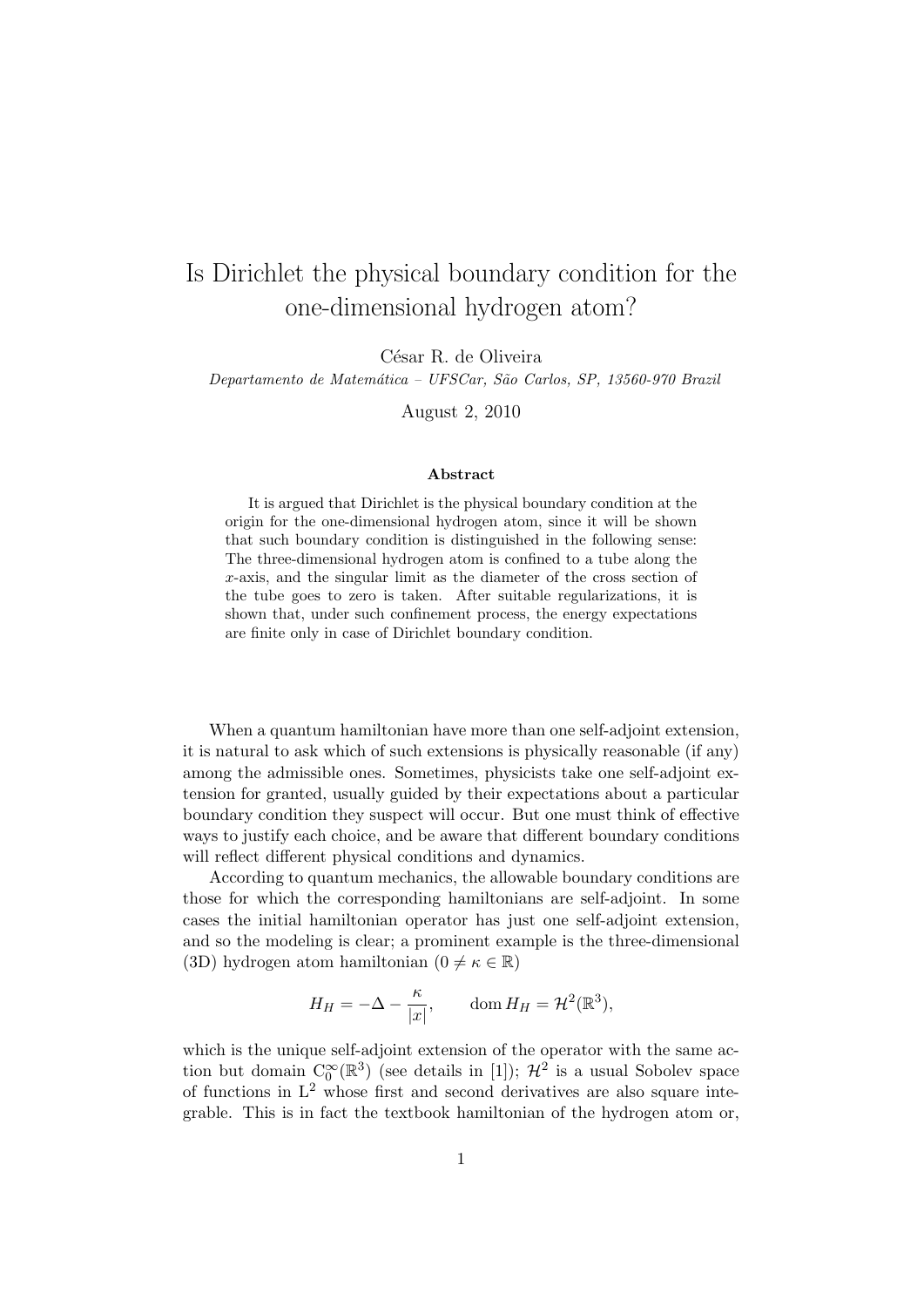more precisely, of the electron motion under a Coulomb potential. However, the same model in one dimension (1D) has infinitely many self-adjoint extensions [2, 3], and one reason is that in 1D one is forced to start with the domain  $C_0^{\infty}(\mathbb{R} \setminus \{0\})$  (smooth functions of compact support that vanish in a neighborhood of the origin), and so appropriate boundary conditions at the origin are necessary in order to get self-adjoint extensions. Denote such initial 1D hamiltonian by  $\dot{H}$ , that is,

$$
\dot{H} = -\frac{d^2}{dx^2} - \frac{\kappa}{|x|}, \qquad \text{dom}\,\dot{H} = \mathcal{C}_0^{\infty}(\mathbb{R} \setminus \{0\}).\tag{1}
$$

We will refer to this operator, and its self-adjoint extensions as well, as the "one-dimensional hydrogen atom" (despite this name might refer to potentials obtained through fundamental solutions of the Laplace equation; see Section 5 in [3]).

Since the publication of a work by Loudon [4] of 1959, there were interesting discussions about this 1D hydrogen atom, with different approaches and interpretations; one of the main points was the right choice of boundary conditions at the origin, including whether the origin is permeable or not (that is, if the electron could travel from one side of the origin to the other side  $[5, 6, 7, 8, 3]$ . Due to the Coulomb singularity (very strong in 1D, but mild in 3D), the vanishing of the wave functions at the origin in 1D, the so-called Dirichlet boundary condition, has been assumed in most works (see, for instance,  $[4, 9, 10, 11, 12, 13]$ , references therein), so that the origin becomes impermeable. It is worth mentioning that, besides Dirichlet, there are other boundary conditions that turn the origin impermeable [3].

A result in [14] indicates that the Dirichlet condition is the relevant one for such 1D hydrogen model; it was shown that if the Coulomb potential is softened at the singularity in the form

$$
-\frac{d^2}{dx^2} - \frac{\kappa}{|x|+a}, \qquad a > 0,
$$

then the Dirichlet boundary condition emerges in the limit  $a \to 0$ . It is the main goal of this work to present another argument, one we consider more physically appealing, to exclude boundary conditions different from Dirichlet; we will consider a dimension reduction from 3D to 1D in such model. Before going into details, let us briefly recall some facts of the history of the one-dimensional hydrogen atom.

Apparently this model was first considered by Vrkljan [15] in 1928, but Loudon's work [4] motivated a long controversial discussion through a series of publications by different authors. Loudon stated that the 1D hydrogen atom was twofold degenerate with even and odd eigenfunctions for each eigenvalue, except for the ground state with an infinite binding energy. Since it is expected that 1D systems should have no degenerate eigenvalues, the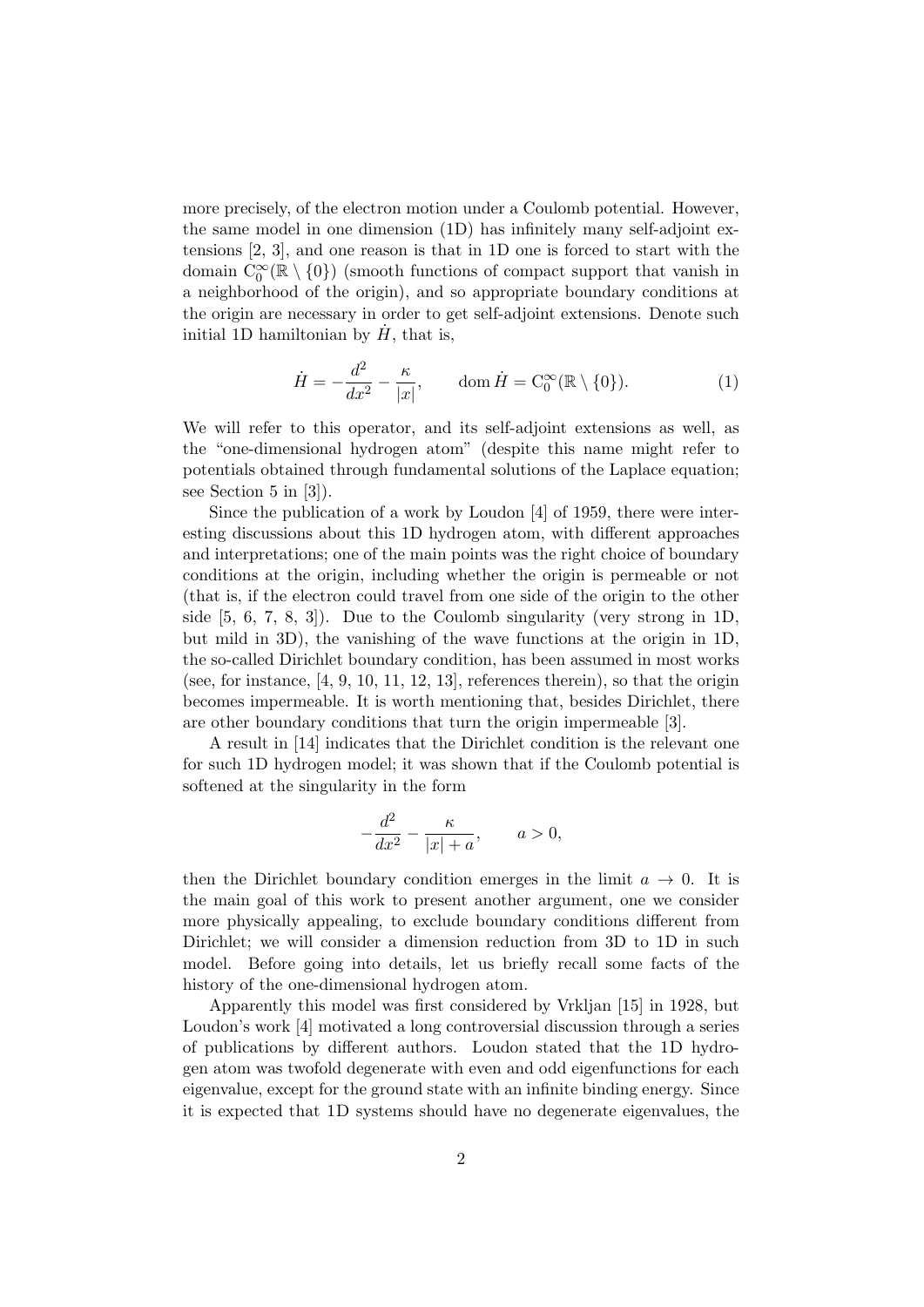double degeneracy was justified in terms of the severe 1D Coulomb singularity. Andrews [5] questioned the existence of a ground state with infinite binding energy, and later on Haines and Roberts [16] have analyzed Loudon's arguments, found even wave functions with continuous eigenvalues, which were complementary to some odd functions; however, Andrews [17] disapproved these results by not accepting the continuous eigenvalues. Gomes and Zimerman [18] argued that the even states with finite energy should be excluded. Spector and Lee [19] presented a relativistic treatment of this model with the advantage of excluding the ground state infinite binding energy; recently, careful studies of the bound-state energies for Klein-Gordon particles in a 1D cutoff Coulombian potential have been reported [20, 21]. The classification of all boundary conditions at the origin compatible with quantum mechanics, as well as the question of permeability of the origin, are discussed in [2, 3]. A particular self-adjoint extension was mathematically selected in [6] by employing tools of distribution theory, but this "selection of the physical boundary condition" was criticized in [22] by arguing that such a selection can not be performed by mathematical considerations of selfadjoint extensions alone; see the response to the critics in [23]. Other works that have discussed this model include [24, 25, 26, 27, 28, 29, 30, 31, 32], and this list is far from comprehensive.

Although at first glance the one-dimensional hydrogen atom seems to be a question of purely academic interest, one should note that such model has been used as approximations in theoretical and numerical studies of more realistic 3D models [33, 34, 35], particularly describing atoms in very strong magnetic fields [36]; in the description of electrons hovering above superfluids [37, 12, 38]; in investigations of the threshold ionization of atoms under very intense laser fields [39]; in applications to condensed matter [40, 37]; electrons trapped in one-dimensional hydrogenic levels have been suggested as a possible device for quantum computing [41]; it was noted that the electronic distribution of atoms, in excited states under time-periodically electric fields, can be modelled by the one-dimensional hydrogen atom [42, 43]. Furthermore, some experimental evidences for the 1D hydrogen atom [12, 44] have been reported and, recently, in [11] the authors present a discussion against the assertion that the 1D Coulomb potential "does not properly exist."

The above remarks reinforce the motivation for arguments towards a selection of physical self-adjoint extensions of this model, and this is our main goal in this work. We propose a mathematical mechanism that is not restricted to the sole classification of self-adjoint extensions: we discuss a way of getting the 1D model from the familiar 3D hydrogen atom while keeping track of the behaviour of the energy expectations. In the first step we assume that the coulombian center of force is kept fixed at the origin, but we restrict the electron motion to a tube  $\Omega^{\epsilon}$  whose cross section has diameter 2 $\epsilon$ ; the second step is to take the limit  $\epsilon \to 0$ , so that the tube reduces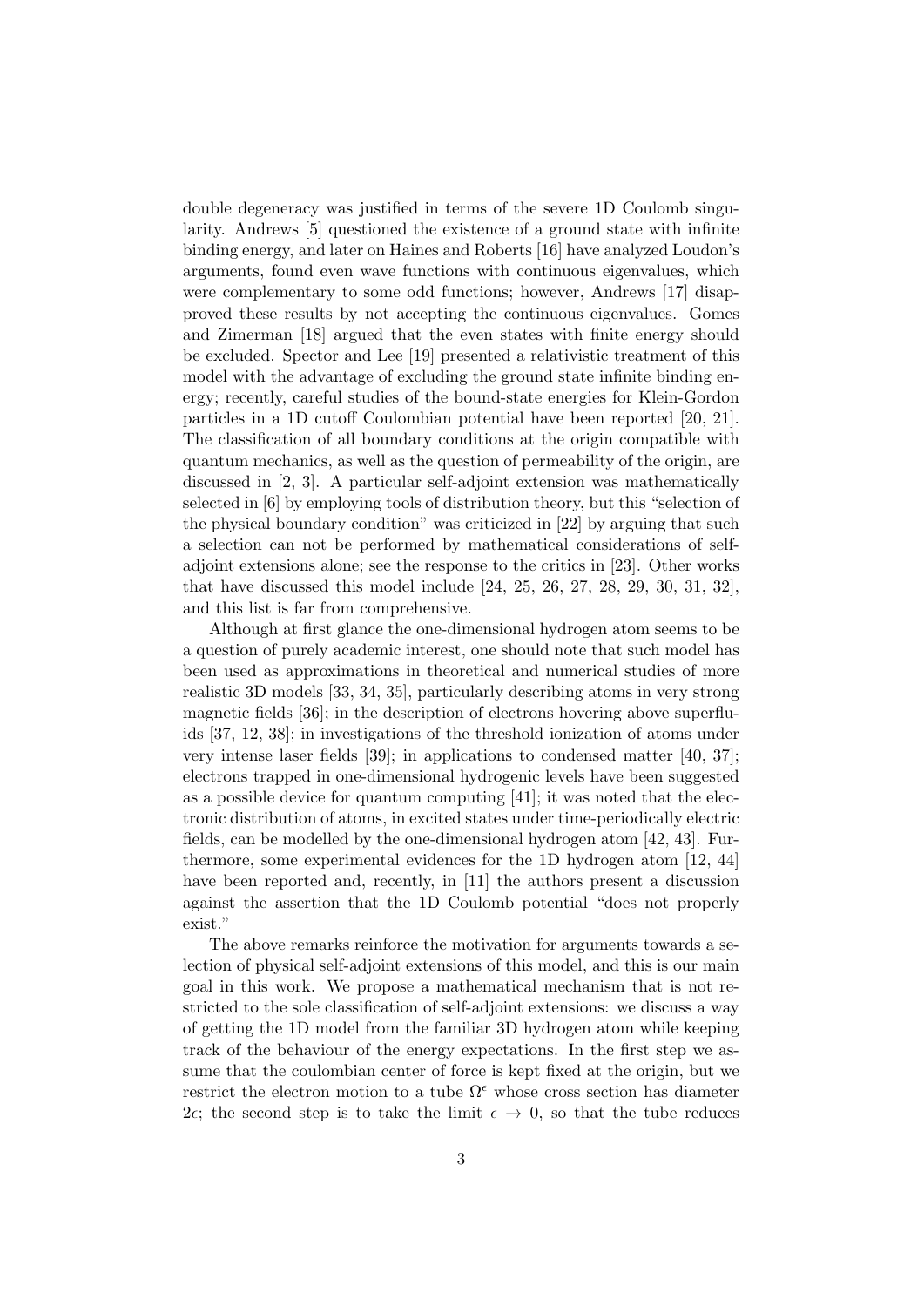to a straight line (the x-axis), and we shall argue that only the Dirichlet boundary condition gives rise to finite (i.e., different from both  $\pm \infty$ ) energy expectations during the confining process. The energy expectations, described by means of quadratic forms of the relevant hamiltonian operators, will be our physical guides to the selection of the physically reasonable boundary condition.

Consider an electron, under the influence of a Coulomb potential with center of force located at the origin, and restricted to a tube with cross section  $\emptyset \neq S \subset \mathbb{R}^2$  along the x-axis. S is an open, connected, bounded subset of  $\mathbb{R}^2$ . As usual, denote by **i**, **j**, **k** the unit vectors pointing towards the positive directions of the axes  $x, y_1 = y, y_2 = z$ , respectively. Assume that the point with coordinates  $y_1 = 0 = y_2$  belongs to S (in case S is an open disk we get the usual infinitely long cylinder). For each  $\epsilon > 0$ , denote

$$
f^{\epsilon}(x, y_1, y_2) = x\mathbf{i} + \epsilon y_1 \mathbf{j}(x) + \epsilon y_2 \mathbf{k}(x),
$$

which defines a tube given by

$$
\Omega^{\epsilon} := \left\{ (x, y, z) \in \mathbb{R}^3 : (x, y, z) = f^{\epsilon}(x, y_1, y_2), (y_1, y_2) \in S \right\}.
$$

Our initial Hilbert space is  $L^2(\Omega^{\epsilon})$ , but it is necessary to restrict the calculation of the energy to suitable subspaces. For instance, some derivatives are required and we also assume that the functions vanish at the tube border  $\partial\Omega^{\epsilon}$ , as a way to restrict the electron motion to the tube.

Instead of the usual expression for the energy expectation

$$
\left\langle \psi, \left( -\Delta - \frac{\kappa}{|(x,y)|} \right) \psi \right\rangle, \tag{2}
$$

we shall use another one that requires a weaker condition on the wave function and reduces to (2) in case  $\psi$  is smooth, that is, we define the energy expectation for functions in  $\mathcal{H}_0^1(\Omega^{\epsilon})$  (recall that the subscript "0" in  $\mathcal{H}_0^1(\Omega^{\epsilon})$ indicates that the elements of this space vanish at  $\partial \Omega^{\epsilon}$  by writing

$$
\mathcal{E}^{\epsilon}(\psi) := \int_{\Omega^{\epsilon}} \left( |\nabla \psi|^2 - \kappa \frac{|\psi|^2}{|(x, y)|} \right) dx dy, \quad \psi \in \mathcal{H}_0^1(\Omega^{\epsilon}),
$$

so that only the first derivatives of  $\psi$  are required to belong to  $L^2(\Omega^{\epsilon})$  (that is the meaning of the superscript "1" in  $\mathcal{H}_0^1$ );  $\nabla$  is the usual gradient in cartesian coordinates  $(x, y) = (x, y_1, y_2), dy = dy_1 dy_2$ . The gradient in the cross section variables  $y = (y_1, y_2)$  will be denoted by  $\nabla_{\perp}$ , and the prime ' will indicate derivative with respect to the 1D variable  $x$ .

After a properly regularized  $\mathcal{E}^{\epsilon}(\psi)$  (regularizations are unavoidable since there is a reduction of dimension of the system [45, 46]), we will show that the condition of the energy to be finite in the singular limit  $\epsilon \to 0$ , that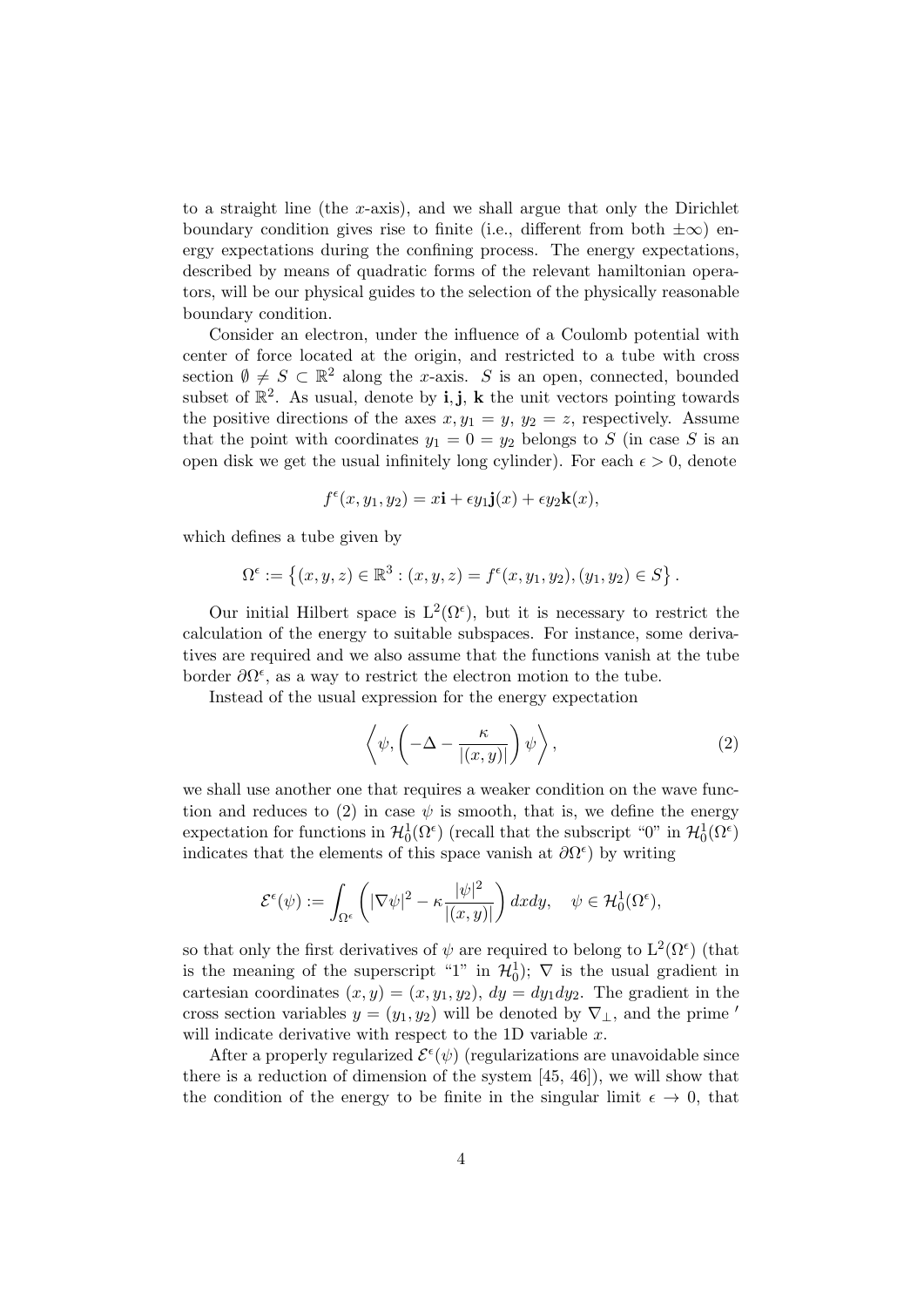is, when the tube approaches a straight line, requires Dirichlet boundary condition at the origin in the corresponding 1D model.

When the tube is compressed, there are divergent energies due to terms (at least) of the form  $\lambda_0/\epsilon^2$  related to transverse oscillations in the tube, where  $0 < \lambda_0$  is the least eigenvalue of the laplacian on S. Such divergence is directly related to the uncertainty principle and it comes from the variables we want to eliminate. Hence we subtract the term

$$
\frac{\lambda_0}{\epsilon^2} \|\psi\|^2
$$

from the above energy expectation  $\mathcal{E}^{\epsilon}(\psi)$ , and this is the first regularization. We assume that  $\lambda_0$  is a single eigenvalue, i.e., it is not degenerate, and, for later use, denote by  $u_0(y)$  the positive eigenfunction corresponding to the eigenvalue  $\lambda_0$ , normalized so that  $\int_S u_0(y)^2 dy = 1$ .

Now perform the change of variables induced by the function  $f^{\epsilon}$ , so that we pass to work with the fixed region  $\mathbb{R} \times S$ , and the energy expectation  $\mathcal{E}^{\epsilon}(\psi) - \frac{\lambda_0}{\epsilon^2} ||\psi||^2$  is written as an integral of three terms

$$
\epsilon^2 \int_{\mathbb{R}\times S} dx dy \left[ |\psi'|^2 + \frac{1}{\epsilon^2} \left( |\nabla_{\perp} \psi|^2 - \lambda_0 |\psi|^2 \right) - \kappa \frac{|\psi|^2}{\sqrt{x^2 + \epsilon^2 y^2}} \right],
$$

and then divide by the global factor  $\epsilon^2$ , which characterizes the second (and final) regularization. We have finally obtained the rescaled energy expectation we shall investigate:

$$
E^{\epsilon}(\psi) := \int_{\mathbb{R} \times S} dxdy \left[ |\psi'|^2 + \frac{1}{\epsilon^2} \left( |\nabla_{\perp} \psi|^2 - \lambda_0 |\psi|^2 \right) - \kappa \frac{|\psi|^2}{\sqrt{x^2 + \epsilon^2 y^2}} \right], \tag{3}
$$

and with a domain that does not depend on  $\epsilon > 0$ , that is, it is evaluated on functions defined on the region  $\mathbb{R} \times S$ .

Recall that the domain of any self-adjoint extension of the initial hamiltonian  $\dot{H}$  is a subset of the domain of its adjoint  $\dot{H}^*$ . So, a way to deal with a function in a general self-adjoint extension of the 1D hydrogen atom is to consider elements  $w \in \text{dom } \dot{H}^* \subset L^2(\mathbb{R})$ . Let us then summarize some properties of the elements  $w \in \text{dom }\dot{H}^*$  we shall use ahead [2, 6, 7, 3]:

1. Both w, w' are absolutely continuous functions on  $\mathbb{R} \setminus \{0\}$ , the lateral limits  $w(0^{\pm}) := \lim_{x \to 0^{\pm}} w(x)$  exist,  $w(x) = w(0^{\pm}) + o(1)$  as  $x \to 0^{\pm}$ , and

$$
\phi(x) := \left(-w''(x) - \kappa \frac{w(x)}{|x|}\right) \in \mathcal{L}^2(\mathbb{R}).\tag{4}
$$

2. There exist bounded continuous functions  $\tilde{w}_+(x)$  (for  $x \neq 0$ ) so that

$$
\tilde{w}_{\pm}(x) = w'(x) \pm \kappa w(x) \ln |\kappa x| + o(1), \quad x \to 0^{\pm}.
$$

Moreover, the limits  $\tilde{w}_+(0) := \lim_{x\to 0^{\pm}} \tilde{w}(x)$  exist.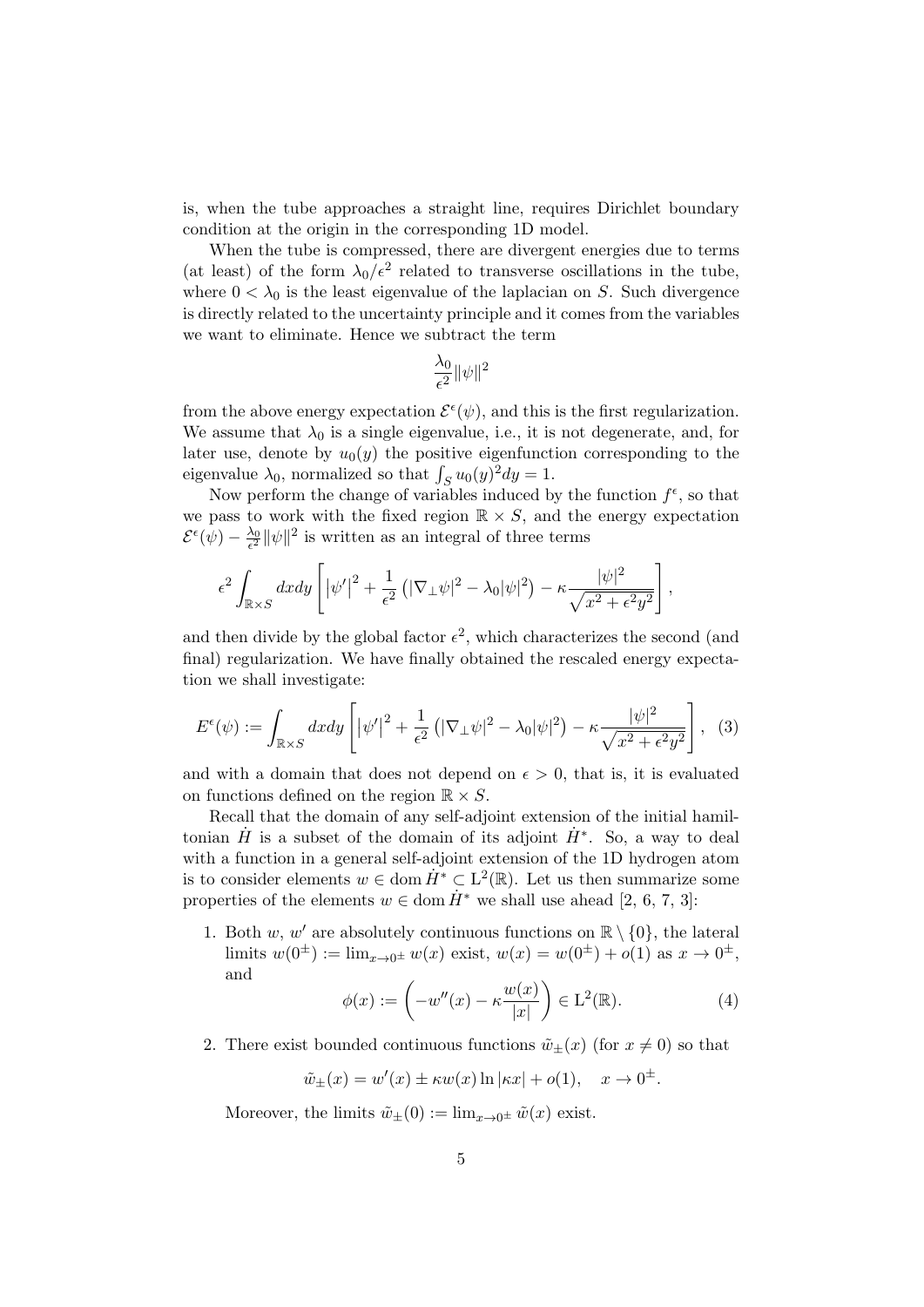Therefore, if  $w$  is an element of the domain of a self-adjoint extension of  $\dot{H}$ , then w has well-defined lateral limits  $w(0^{\pm})$ , whereas its derivative w' has logarithmic divergent lateral limits unless  $w(0^{\pm}) = 0$ , in which case  $w(x) \ln |\kappa x| \to 0 \text{ as } x \to 0^{\pm}.$ 

If  $\psi(x, y)$  has a (nonzero) component in the space orthogonal to the subspace

$$
\left\{w(x)u_0(y):w\in\mathrm{dom}\, \dot{H}^*\right\},\
$$

then the second term in the integral (3) diverges as  $\epsilon^{-2}$ , whereas the third term diverges at most as  $|\ln \epsilon|$ , so that  $E^{\epsilon}(\psi) \to +\infty$  in this case as  $\epsilon \to 0$ . So, by requiring that the energy expectation must be finite in the confining limit  $\epsilon \to 0$ , we restrict the analysis to functions of the form  $\psi(x, y) =$  $w(x)u_0(y)$ , with  $w \in \text{dom }\dot{H}^*$ . For such  $\psi$  the second term in (3) vanishes and one gets (recall that  $u_0$  is normalized)

$$
E^{\epsilon}(w) := E^{\epsilon}(wu_0) = \int_{\mathbb{R}} dx \left( |w'(x)|^2 - \kappa \int_{S} dy \, \frac{|w(x)u_0(y)|^2}{\sqrt{x^2 + \epsilon^2 y^2}} \right). \tag{5}
$$

It is possible to check that if  $w$  is in the domain of the Dirichlet extension of  $\dot{H}$ , then  $\lim_{\epsilon \to 0} |E^{\epsilon}(w)| < \infty$ ; we will not present details of this proof, but we will recover this result in what follows by considering a variation of the energy formulae.

Since the limit  $\epsilon \to 0$  is quite singular at the origin, we introduce a new parameter  $\delta > 0$  and temporarily try to avoid the singularity by considering

$$
E_{\delta}^{\epsilon}(w) := \int_{\mathbb{R}\setminus[-\delta,\delta]} dx \left( \left|w'(x)\right|^2 - \kappa \int_{S} dy \, \frac{|w(x)u_0(y)|^2}{\sqrt{x^2 + \epsilon^2 y^2}} \right). \tag{6}
$$

We will take the limit  $\epsilon \to 0$ , then discuss  $\delta \to 0$ . This is just a way to relax a little bit the energy specification, and so try to get a clue about more general boundary conditions that could result in finite energy. In the end this process will also result only in Dirichlet, which could be interpreted in a kind of robustness of this condition. We remark that, in what follows, the same results are obtained if one removes more general intervals  $[-\delta_1, \delta_2]$ instead of  $[-\delta, \delta]$ .

A technical advantage of (6) over (5) is that the limit  $\epsilon \to 0$  is easier to handle and one gets (by dominated or monotone convergence)

$$
E_{\delta}^{0}(w) := \lim_{\epsilon \to 0} E_{\delta}^{\epsilon}(w) = \int_{\mathbb{R} \setminus [-\delta, \delta]} dx \left( \left| w'(x) \right|^{2} - \kappa \frac{|w(x)|^{2}}{|x|} \right). \tag{7}
$$

Next we investigate under what conditions  $E^0(w) := \lim_{\delta \to 0} E^0_{\delta}(w)$  is finite. But first note that from the mathematical side, for  $w \in \text{dom }\dot{H}^*$  one knows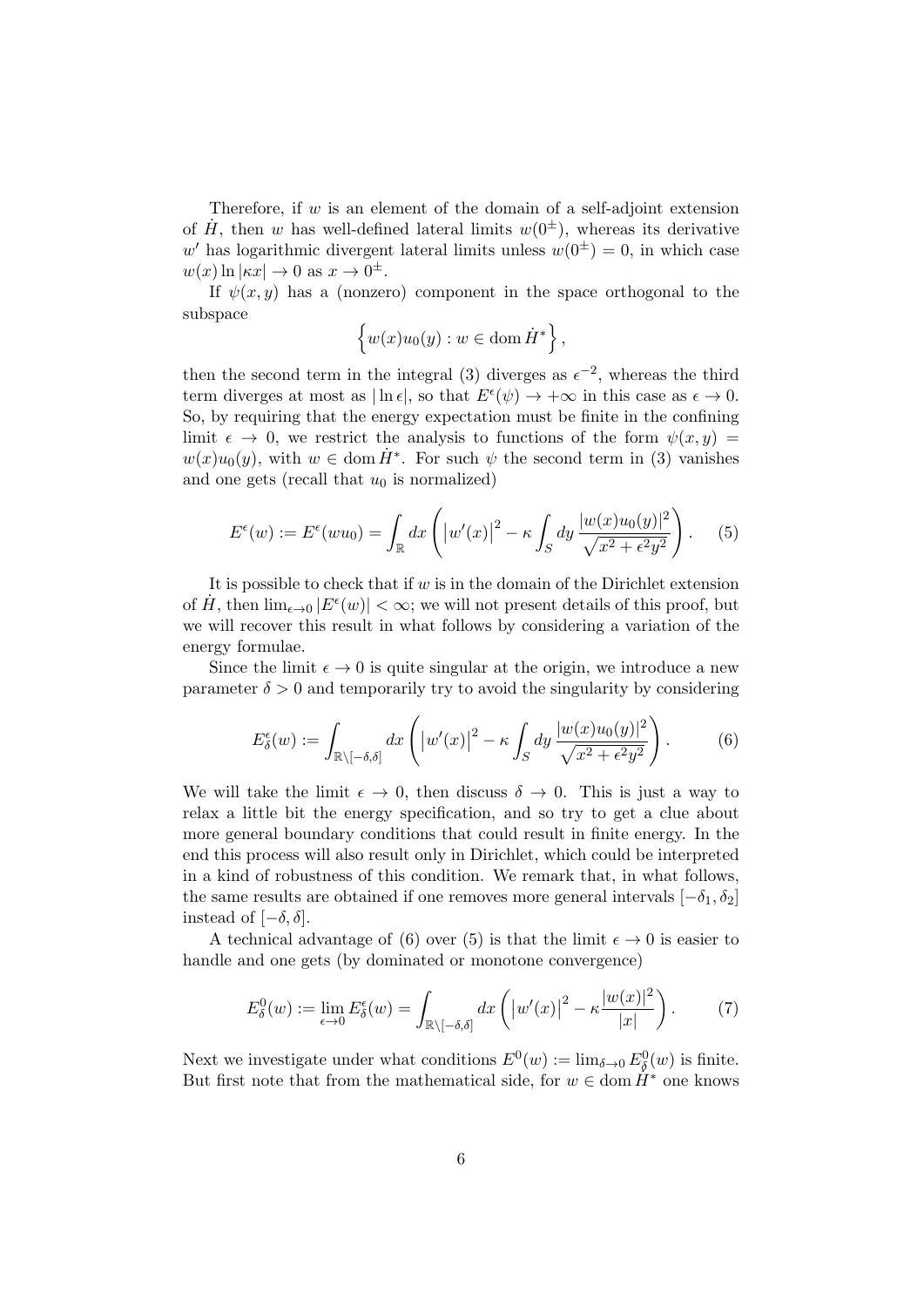that equation (4) holds, but the condition for finite energy expectation is different and given by

$$
\left(|w'|^2 - \kappa \frac{|w|^2}{|x|}\right) \in \mathcal{L}^1(\mathbb{R}).
$$

Multiply (4) by the complex conjugate  $\bar{w}$  to get

$$
|w'|^{2} - \kappa \frac{|w|^{2}}{|x|} = (w'\bar{w})' + \phi \bar{w}.
$$

Thus (7) takes the form

$$
E_{\delta}^{0}(w) = \int_{\mathbb{R}\setminus[-\delta,\delta]} \left( (w'\bar{w})' + \phi \bar{w} \right) dx
$$

and we need to investigate only the first part of this integral, since the second one will be finite as  $\delta \to 0$  since  $\phi \bar{w}$  is integrable over R (recall that both  $w, \phi$  are square integrable). By taking properties 1, and 2, above into account, the fundamental theorem of calculus for absolutely continuous functions gives

$$
\int_{\mathbb{R}\setminus[-\delta,\delta]} (w'\bar{w})' dx = w'(-\delta)\bar{w}(-\delta) - w'(\delta)\bar{w}(\delta)
$$
\n
$$
= [\tilde{w}(-\delta)\bar{w}(-\delta) - \tilde{w}(\delta)\bar{w}(\delta)] + \kappa [|w(-\delta)|^2 + |w(\delta)|^2] \ln |\kappa \delta| + O(1),
$$

and the limit  $\delta \to 0$  is finite if, and only if, both lateral limits vanish  $w(0^{\pm}) =$ 0, i.e., Dirichlet. Note that if w does not vanish at the origin, then  $E^0(w)$  =  $+\infty$  if  $\kappa < 0$  and  $E^0(w) = -\infty$  if  $\kappa > 0$ ; the latter corresponds to the electron being captured by the center of force during the confining process in the case of attractive Coulomb potential.

In summary, the energy expectations  $E^0(w)$  are finite, for w in the domain of self-adjoint extensions of  $\dot{H}$ , if, and only if, w satisfies the Dirichlet boundary condition at the origin. We underline that the tube cross section, used in the above reduction from three to one dimension, was quite general (and can be even more general than we have stated). In case one replaces  $u_0$  by another eigenfunction  $u_j$  of the laplacian on the cross section S, corresponding to a simple eigenvalue  $\lambda_j$ , then very similar results are obtained. We then advocate that Dirichlet is the physical reasonable boundary condition at the origin for the one-dimensional hydrogen atom.

## Acknowledgments

I thank A.A. Verri for discussions. This research was partially supported by CNPq (Brazil).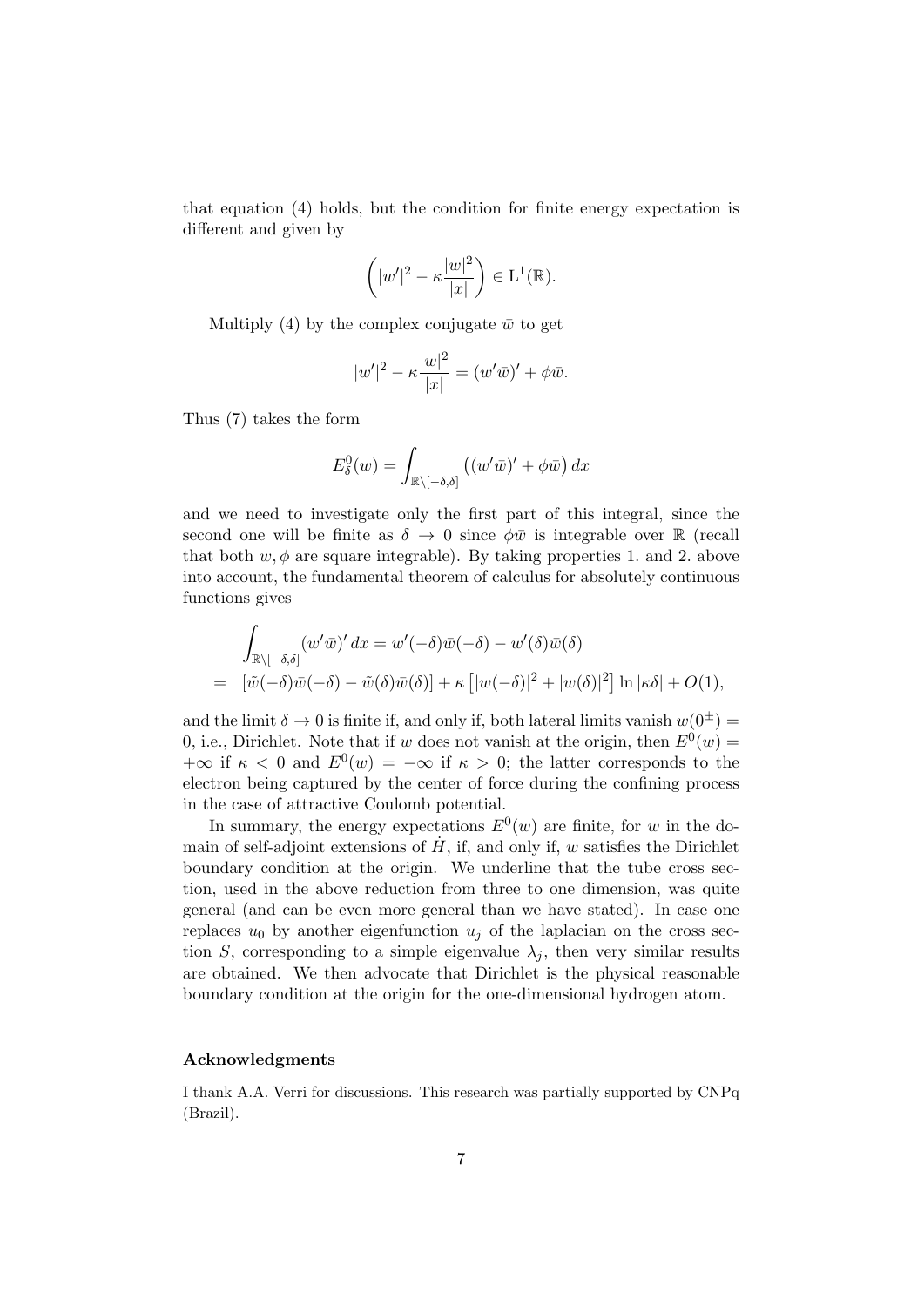## References

- [1] C.R. de Oliveira, Intermediate Spectral Theory and Quantum Dynamics, Birkhäuser, Basel, 2009.
- [2] W. Fischer, H. Leschke, P. Müller, J. Math. Phys. 36 (1995) 2313–2323.
- [3] C.R. de Oliveira, A.A. Verri, Ann. Phys. 324 (2009) 251–266.
- [4] R. Loudon, Amer. J. Phys. 27 (1959) 649–655.
- [5] M. Andrews, Amer. J. Phys. 34 (1966) 1194–1195.
- [6] P. Kurasov, J. Phys. A: Math. Gen. 29 (1996) 1767–1771.
- [7] M. Moshinsky, J. Phys. A: Math. Gen. 26 (1993) 2445–2450.
- [8] R.G. Newton, J. Phys. A: Math. Gen. 27 (1984) 4717–4718.
- [9] S. Nouri, Phys. Rev. A 65 (2002) 062108–5pp.
- [10] I. Tsuitsui, R. Fülöp, T. Cheon, J. Phys. A: Math. Gen. 36 (2003) 275–287.
- [11] B. Jaramillo, R.P. Martínez-Romero, H.N. Núñez-Yépez, A.L. Salas-Brito, Phys. Lett. A 374 (2009) 150–153.
- [12] M.W. Cole, M.H. Cohen, Phys. Rev. Lett. 23 (1969) 1238–1241.
- [13] M.K. Kostov, M.W. Cole, G. D. Mahan, Phys. Rev. B 66 (2002) 075407–5pp.
- [14] F. Gesztesy, J. Phys A: Math. Gen. 13 (1980) 867–875.
- [15] V. S. Vrkljan, Zeits. f. Physik 52 (1928) 735–738. Zeits. f. Physik 54 (1929) 133–136.
- [16] L.K. Haines, D. H. Roberts, Amer. J. Phys. 37 (1969) 1145–1154.
- [17] M. Andrews, Amer. J. Phys. 44 (1976) 1064–1066.
- [18] J. F. Gomes, A. H. Zimerman, Amer. J. Phys. 48 (1980) 579–580.
- [19] H. N. Spector, J. Lee, Amer. J. Phys. 53 (1985) 248–251.
- [20] G. Barton, J. Phys. A: Math. Theor. 40 (2007) 1011–1031.
- [21] R.L. Hall, Phys. Lett. A 372 (2007) 12–15.
- [22] W. Fischer, H. Leschke, P. M¨uller, Comment on: "On the Coulomb potentials in one dimension" [J. Phys. A: Math. Gen. 29 (1996) 1767– 1771; by P. Kurasov], J. Phys. A 30 (1997) 5579–5580.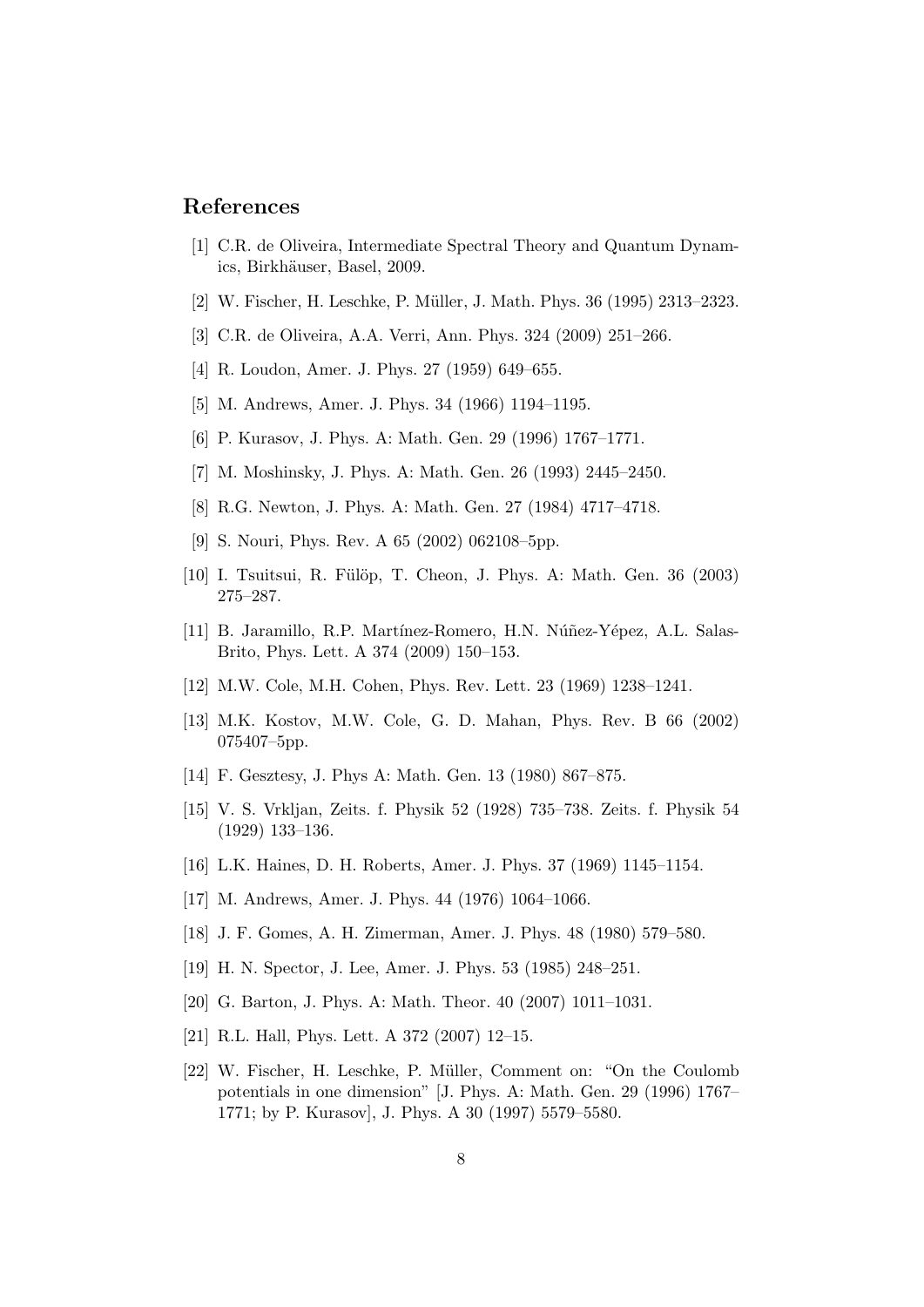- [23] P. Kurasov, Response to: "Comment on: 'On the Coulomb potential in one dimension'" [J. Phys. A 30 (1997) 5579–5580; by W. Fischer, H. Leschke, P. Müller], J. Phys. A: Math. Gen. 30 (1997) 5583-5589.
- [24] K. Connolly, D.J. Griffiths, Am. J. Phys. 75 (2007) 524–531.
- [25] L.S. Davtyan, G.S. Pogosyan, A.N. Sissakian, V.M. Ter-Antonyan, J. Phys. A: Math. Gen. 20 (1987) 2765–2772.
- [26] L.J. Boya, M. Kmiecik, A. Bohm, Phys. Rev. A 37 (1988) 3567–3569.
- [27] H.N. Núñes-Yépez, C.A. Vargas, A.L. Salas-Brito, Phys. Rev. A 39 (1989) 4306–4307.
- [28] W.-C. Liu, C.W. Clark, J. Phys. B: At. Mol. Opt. Phys. 25 (1992) L517–L524.
- [29] U. Oseguera, M. de Llano, J. Math. Phys. 34 (1993) 4575–4589.
- [30] D. Xianxi, J. Dai, J. Dai, Phys. Rev. A 55 (2001) 2617–2624.
- [31] Q.-S. Li, J. Lu, Chem. Phys. Lett. 336 (2001) 118–122.
- [32] A. López-Castillo, C.R. de Oliveira, J. Phys. A: Math. Gen. 39 (2006) 3447–3454.
- [33] R.V. Jensen, S.M. Susskind, M.M. Sanders, Phys. Rep. 201 (1991) 1–51.
- [34] N.B. Delone, B.P. Krainov, D.L. Shepelyansky, Sov. Phys.-Usp. 26 (1983) 551–572.
- [35] A. López-Castillo, C.R. de Oliveira, Chaos Sol. Fract. 15 (2003) 859– 869.
- [36] W. Rössner, G. Wunner, H. Herold, H. Ruder, J. Phys. B: At. Mol. Opt. Phys. 17 (1984) 29–52.
- [37] C.M. Care, J. Phys. C: Solid State Phys. 5 (1972) 1799–1805.
- [38] M.W. Cole, Phys. Rev. B 2 (1970) 4239–4252.
- [39] Ue-Li Pen, T.F. Jiang, Phys. Rev. A 46 (1992) 4297–4305.
- [40] M. M. Nieto, Phys. Rev. A 61 (2000) 034901–4pp.
- [41] M.I. Dykman, P.M. Platzman, P. Seddighrad, Phys. Rev. B 67 (2003) 155402–15pp.
- [42] T.D. Imbo, U.P. Sukhatme, Phys. Rev. Lett. 54 (1985) 2184–2187.